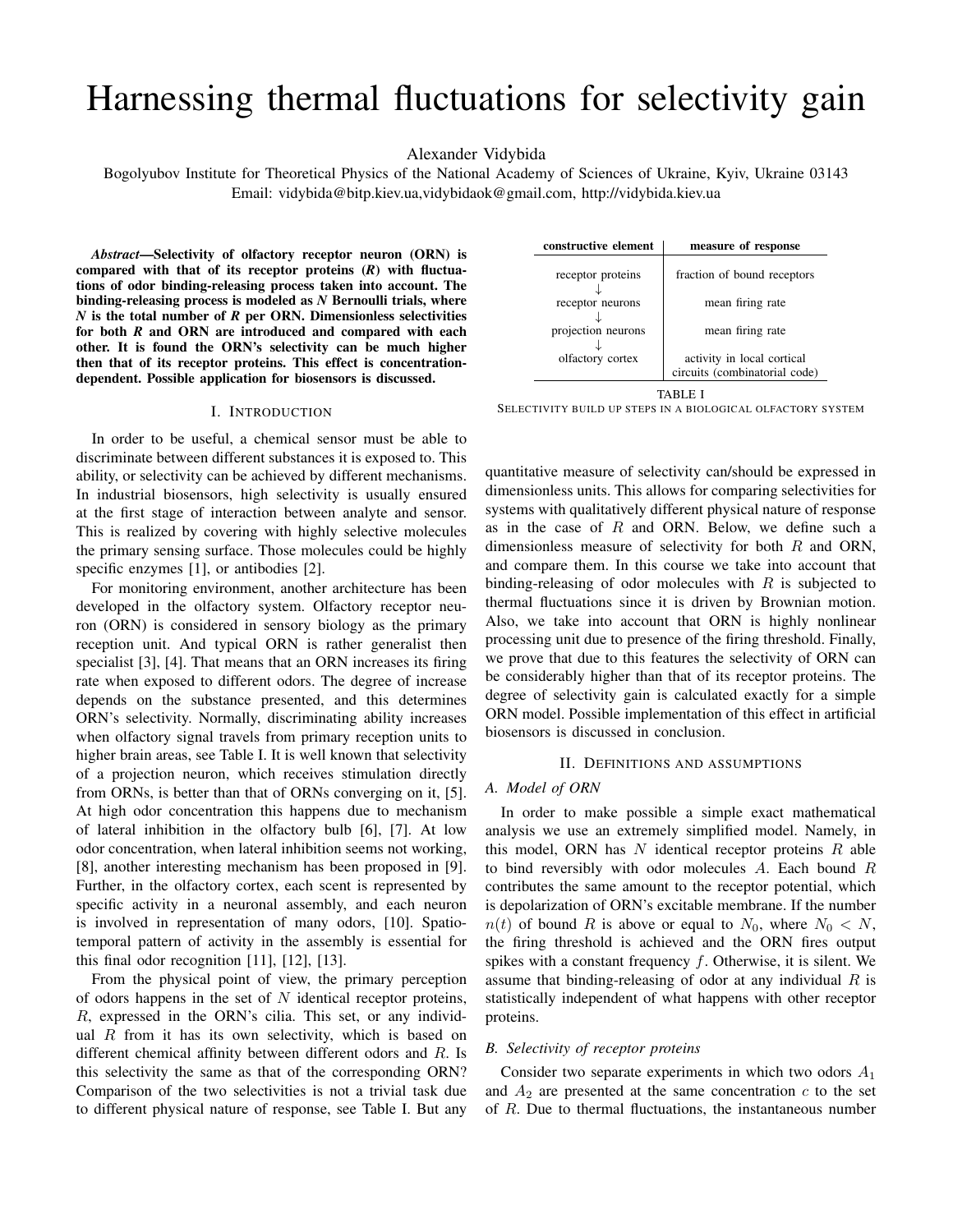$n(t)$  of bound R will change randomly. In the equilibrium, the mean number of bound receptors is  $p_iN$ , where  $0 \leq p_i \leq 1$ ,  $i = 1, 2$ . Any of  $p_i$  can be found as  $p = c/(c + K_D)$ , where  $K_D$  is the corresponding dissociation constant. If  $A_1$  has more affinity with R than does  $A_2$ , then  $p_1 > p_2$ :

$$
p_1 = p_2 + \Delta p, \quad \Delta p > 0. \tag{1}
$$

In this case we say that  $R$  is able to discriminate between  $A_1$  and  $A_2$  and characterize this ability by the following dimensionless selectivity:

$$
S_R = \Delta p / p_1. \tag{2}
$$

Actually, the quantity  $p$  here gives the probability that any  $R$ is bound with odor molecule (binding probability) if observed at any moment.

#### *C. Selectivity of ORN*

We assume here that the concentration  $c$  ensures that mean number of bound receptors  $p_1N$ ,  $p_2N$  is close to the firing threshold  $N_0$ . In this case, the instantaneous number  $n(t)$  will cross the threshold  $N_0$  randomly due to thermal fluctuations both for  $A_1$  and  $A_2$ . If we observe the ORN activity during some fixed time interval T, its mean firing rate will be  $F =$  $fT_a/T$ , where  $T_a < T$  is the total time the  $n(t)$  spends above  $N_0$ , both for  $A_1$  and  $A_2$ . From (1) it follows that  $T_{a1} >$  $T_{a2}$ , which results in  $F_1 > F_2$ . The latter means that ORN is able to discriminate between  $A_1$  and  $A_2$ . The dimensionless selectivity of ORN is as follows

$$
S_{ORN} = (F_1 - F_2) / F_1 = \Delta T_a / T_{a1},
$$
 (3)

where  $\Delta T_a = T_{a1} - T_{a2}$ .

# III. SELECTIVITY GAIN

Here we compare selectivity of ORN with that of its receptor proteins. For this purpose define selectivity gain g as follows:

$$
g = S_{ORN} / S_R = \left(\Delta T_a \, p_1\right) / \left(\Delta p \, T_{a1}\right). \tag{4}
$$

For *poor selectivities* both  $\Delta p$  and  $\Delta T_a$  are small. Taking this into account the latter can be rewritten as a derivative:

$$
g(p) = \frac{p}{T_a} \frac{dT_a}{dp},\tag{5}
$$

where  $T_a$  is the amount of time spent above the threshold during period  $T$  for a given binding probability  $p$ .

It seems evident that

$$
T_a = T \operatorname{Prob}\{n(t) \ge N_0\},\tag{6}
$$

where

**Prob**{
$$
n(t) \ge N_0
$$
} =  $\sum_{N_0 \le k \le N} {N \choose k} p^k (1-p)^{N-k}.$  (7)

Eq. (5), after substituting (6) and (7) turns into the following:

$$
g(p) = \frac{p \sum_{N_0 \le k \le N} \frac{1}{k!(N-k)!} p^{k-1} (1-p)^{N-k-1} (k - Np)}{\sum_{N_0 \le k \le N} \frac{1}{k!(N-k)!} p^k (1-p)^{N-k}}.
$$
 (8)



Fig. 1. Dependence of selectivity gain, 1, and fraction of time spent above the threshold, 2, on the binding probability. Here  $N = 100000$ ,  $N_0 = 50000$ .

A more compact formula can be obtained from (8) by using binomial cumulative probability function:

$$
cdf(N_0, N, p) = \sum_{0 \le k \le N_0} {N \choose k} p^k (1-p)^{N-k}.
$$

By applying this in (8) one obtains after transformations:

$$
g(p) = N \frac{p}{1-p} \left( \frac{cdf(N - N0, N - 1, 1 - p)}{cdf(N - N0, N, 1 - p)} - 1 \right).
$$
 (9)

# IV. NUMERICAL EXAMPLES

Numerical estimates of the derivative  $dg(p)/dp$  for several sets of pares  $(N, N_0)$  supports the idea that

$$
dg(p) / dp < 0, \quad 0 \le p \le 1.
$$

Since *p* increases with odor concentration, from the latter, one could expect higher selectivity gain for smaller concentrations. On the other hand, denominator  $cdf(N - N0, N, 1 - p)$  in (9) gives exactly the fraction of time  $n(t)$  spends above the threshold. This fraction determines the ORN's level of output (mean firing rate), and it decreases with decreasing concentration and p. So, we have here a trade-off between selectivity and sensitivity: with decreasing concentration and binding probability  $p$  one gets higher selectivity, but lower sensitivity, see also Fig 1. Which values of  $p$  might be of practical interest depends on concrete values of the total number N of binding sites in a sensor and the minimal number  $N_0$  of bound sites required for having activity at its output end.

In the Table II we put some examples of selectivity gain. The first two rows of the Table II give examples for a moth pheromone ORN. The possible value for the number of receptor proteins  $R$  per ORN is taken from [14]. Based on data from [14] it is possible to conclude that several hundreds could be a good value for  $N_0$ . Actually, the threshold value for a biological ORN depends on many factors not considered here, like ionic composition on both sides of the excitable membrane, which may be variable, and presence of inhibitory stimulation, which can be fast or slow. Therefore, values in Table II are rather illustrative than conclusive.